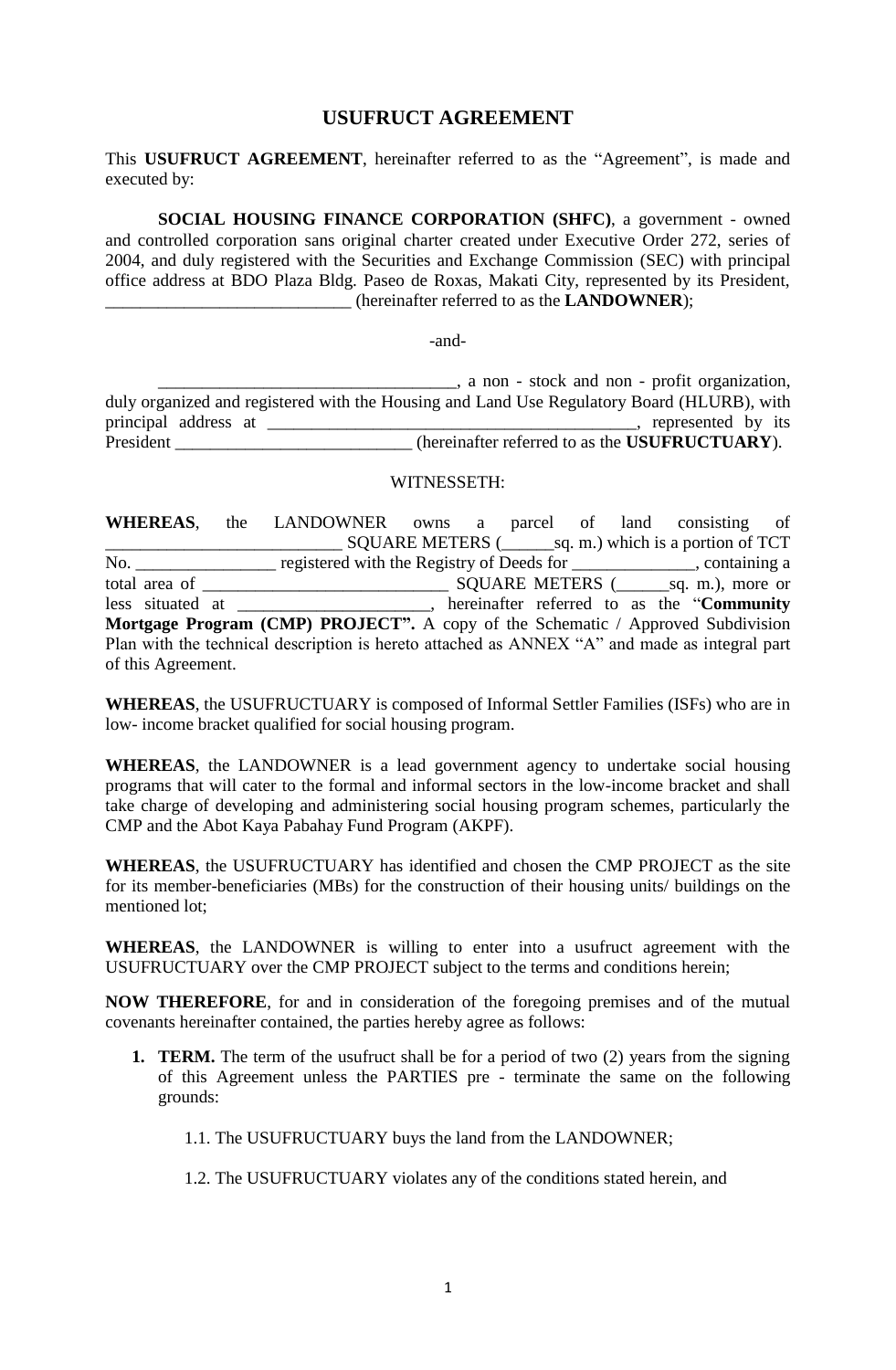- 1.3. The USUFRUCTUARY violates the provisions of the site development and building construction loan agreements which shall be subsequently entered into between the parties.
- 1.4. The USUFRUCTUARY fails to apply for site development and house construction loan from the LANDOWNER.

Provided, further that, only the LANDOWNER may invoke subsections 1.2 and 1.3 as grounds for the pre - termination of the Agreement. Provided, finally that, any action on the part of the LANDOWNER for any prolonged period of time cannot be taken to mean as a renunciation of its right to pre - terminate the Agreement under the said grounds.

- **2. PURPOSE OF THE USUFRUCT** the USUFRUCT shall be used exclusively for the acquisition of the CMP PROJECT intended for the residential use of the USUFRUCTUARY's MBs.
- **3. LAND OWNERSHIP-** The ownership and title of the CMP PROJECT remains with and continues to be in the name of the LANDOWNER. Upon expiration or pre -termination of the Agreement on the grounds stated under sub - sections 1.3 and 1.4 of this Agreement, all permanent improvements existing on the CMP Project shall inure to the benefit of the LANDOWNER. It is hereby understood that permanent improvements shall refer to those that cannot be detached or removed without damaging the CMP PROJECT.

## **4. RIGHTS AND OBLIGATIONS OF THE USUFRUCTUARY**

- 4.1. The USUFRUCTUARY shall apply for site development and house construction loan with the LANDOWNER and the necessary permits within thirty (30) days upon execution of this Agreement. As soon as the house construction and site development is completed or within two (2) years, whichever comes first, the USUFRUCTUARY shall apply for a land acquisition loan to acquire the CMP PROJECT;
- 4.2. The USUFRUCTUARY shall voluntarily surrender possession and return or vacate the CMP PROJECT to the LAND OWNER without need of demand upon expiration of the Agreement in case the former does not purchase the property from the LAND OWNER;
- 4.3. The USUFRUCTUARY shall pay the real estate taxes due on the CMP PROJECT upon construction of their housing units/ buildings as well as the taxes due on housing units/ building constructed;
- 4.4. The USUFRUCTUARY shall not sell, dispose, mortgage, encumber, transfer, assign, tolerate the use by a third party, or use as collateral for their economic venture the CMP PROJECT or any portion thereof during the lifetime of the Agreement, unless with the consent of the LANDOWNER;
- 4.5. The USUFRUCTUARY shall not enter into any other agreements pertaining to the CMP PROJECT except for the lease with its respective MBs;
- 4.6. The USUFRUCTUARY shall not alienate or transfer its USUFRUCTUARY rights, or alter the form or substance of the CMP PROJECT, or do anything thereon which may be prejudicial to the rights of the LANDOWNER;
- 4.7. The USUFRUCTUARY shall be obliged to notify the LANDOWNER of any act of a third person, of which it may have knowledge, that may be prejudicial to the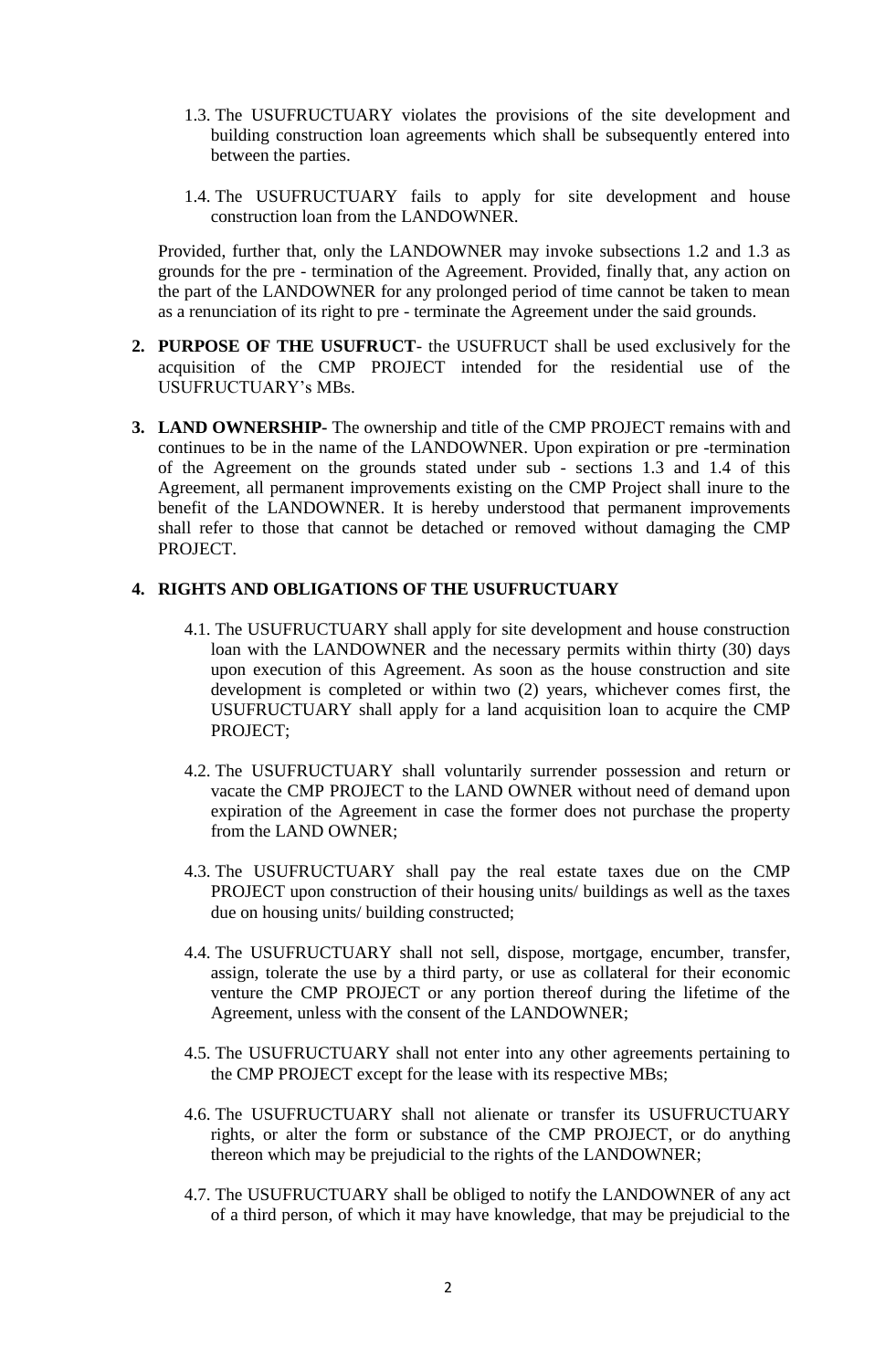rights of ownership, and it shall be liable if it did not do so, for damages, as if they had been caused through its own fault;

- 4.8. The USUFRUCTUARY may provide, introduce and/ or maintain proper infrastructures, perimeter fences, facilities that shall make the CMP PROJECT sustainable and viable for use;
- 4.9. The USUFRUCTUARY shall be responsible for maintaining the cleanliness and peace and order in the area of the CMP PROJECT;
- 4.10. The USUFRUCTUARY shall not use the CMP PROJECT for any unlawful or illegal act.

#### **5. RIGHTS AND OBLIGATIONS OF THE LAND OWNER**

- 5.1. Authorize the USUFRUCTUARY to apply, sign, obtain, secure, and submit documents for securing the necessary permits, including but not limited to building and development permits;
- 5.2. Exercise the right of ownership over the property under usufruct;
- 5.3. Remove hazardous or harmful structures at the expense of the USUFRUCTUARY.

## **6. OTHER TERMS AND CONDITIONS**

- 6.1. Any action not taken by SHFC against any breach of any provision of this Agreement shall not constitute a waiver of any violation of the terms and conditions hereof by the USUFRUCTUARY, unless made in writing and signed by the LANDOWNER.
- 6.2. This Agreement shall be binding upon the parties hereto and their successors-ininterest.
- 6.3. In case of breach of any terms of the Agreement, dispute and/ or litigation arising from this agreement, the venue of actions shall be filed in the proper courts of Makati City, to the exclusion of all other courts.

IN WITNESS WHEREOF, the herein parties have set their hands this \_\_\_\_\_\_\_\_\_\_\_\_\_\_\_\_\_\_\_\_\_ day of \_\_\_\_\_\_\_\_\_\_\_\_ at \_\_\_\_\_\_\_\_\_\_\_\_\_\_\_\_\_\_\_\_\_\_\_\_, Philippines.

**LANDOWNER USUFRUCTUARY** Represented by: Represented by:

President President Gov't issued ID No. \_\_\_\_\_\_\_\_\_\_\_\_\_\_ Gov't issued ID \_\_\_\_\_\_\_\_\_\_\_\_\_\_\_\_

Signed in the presence of:

\_\_\_\_\_\_\_\_\_\_\_\_\_\_\_\_\_\_\_\_ \_\_\_\_\_\_\_\_\_\_\_\_\_\_\_\_\_\_\_\_

**\_\_\_\_\_\_\_\_\_\_\_\_\_\_\_\_\_\_\_\_\_\_\_\_\_\_\_\_\_\_** \_\_\_\_\_\_\_\_\_\_\_\_\_\_\_\_\_\_\_\_\_\_\_\_\_\_\_\_\_\_